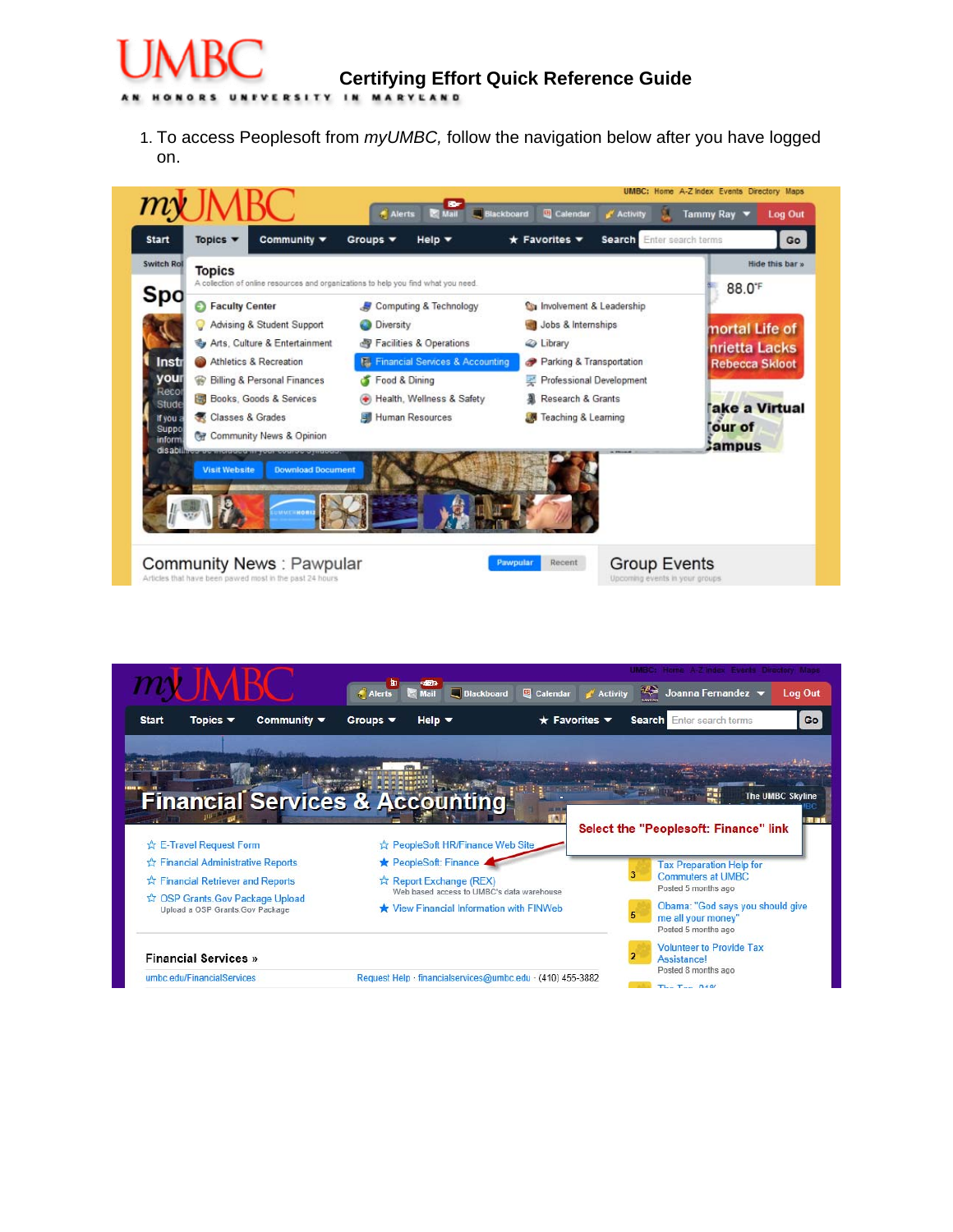# **Certifying Effort Quick Reference Guide**

UNFVERSITY IN MARYLAND



2. To access Effort Reports, follow this navigation from the main menu in PeopleSoft Finance:

## **Effort Reporting → Effort Reports – Search**

- 3. In the **Year** field, enter the Semester Year you desire to search.
- 4. In the **Period** field, enter the Semester (**Fall** (Payroll 1-14) /**Spring** (Payroll 15-26),
- 5. Select the **Status** "Open" to view reports that need to be certified.

|             | <b>List Effort Rpts</b> |                     |                      |                 |                                |                       |                                                                   |                                     |
|-------------|-------------------------|---------------------|----------------------|-----------------|--------------------------------|-----------------------|-------------------------------------------------------------------|-------------------------------------|
|             | <b>Search Criteria</b>  |                     |                      |                 |                                |                       |                                                                   |                                     |
| *BU         |                         | Year                | Period               | <b>EmplID</b>   | <b>Name</b>                    | Seq N <sub>D</sub>    | <b>Status</b>                                                     |                                     |
| UMBC1       | Q                       | $2003$ <sup>Q</sup> | $\checkmark$<br>Fall |                 | Q                              |                       | Open<br>$\checkmark$                                              |                                     |
| <b>Fund</b> | <b>Dept</b>             |                     | <b>Project</b>       | <b>Prog FIN</b> | <b>PITTeam Mbr</b>             | <b>N</b> ame          | <b>Hide Line</b><br><b>Detail</b>                                 | <b>Show Member</b><br><b>Detail</b> |
|             | Q                       |                     | Q                    |                 | 1000000001<br>Q<br>Q           | Fabin, B M            |                                                                   | ☑                                   |
|             |                         | Fetch               | Select All           | Deselect All    | Print Selected Print this List |                       | <b>Print Options</b><br>$\rightarrow$                             |                                     |
|             | <b>Effort Reports</b>   |                     |                      |                 |                                | Customize   Find   TH | First $\overline{\mathbb{1}}$ 1 of 1 $\overline{\mathbb{B}}$ Last |                                     |
|             |                         | <b>Year Period</b>  | <b>EmplID</b>        | <b>Name</b>     |                                | <b>Seq Status</b>     | % Distrib View Report                                             |                                     |
|             | 1                       |                     |                      |                 |                                |                       | 园                                                                 |                                     |
|             |                         |                     |                      |                 |                                |                       |                                                                   |                                     |

- 6. Enter the PI employee ID in the **PI/Team Member** field. **Please note that you may also search by Project (enter Project ID in Project field.)**
- 7. Click **Fetch**. The results are displayed at the bottom of the screen.

|  | <b>Effort Reports</b> |                 |             |       |     |                         |                       |                                             |
|--|-----------------------|-----------------|-------------|-------|-----|-------------------------|-----------------------|---------------------------------------------|
|  | <b>Year Period</b>    | EmpliD          | <b>Fund</b> | Dept  |     | <b>Prog FIN Project</b> | <b>PI/Team</b><br>Mbr | <b>Gross Amt % Distrib View Report</b>      |
|  | 2003 Fall             | 1000000843 1253 |             | 10145 | 021 |                         | CV523315 1000000843   | $12,000.55$ $13.5\left(\frac{1}{66}\right)$ |

8. To view the desired report, click on the **View Report icon.** The selected report is displayed.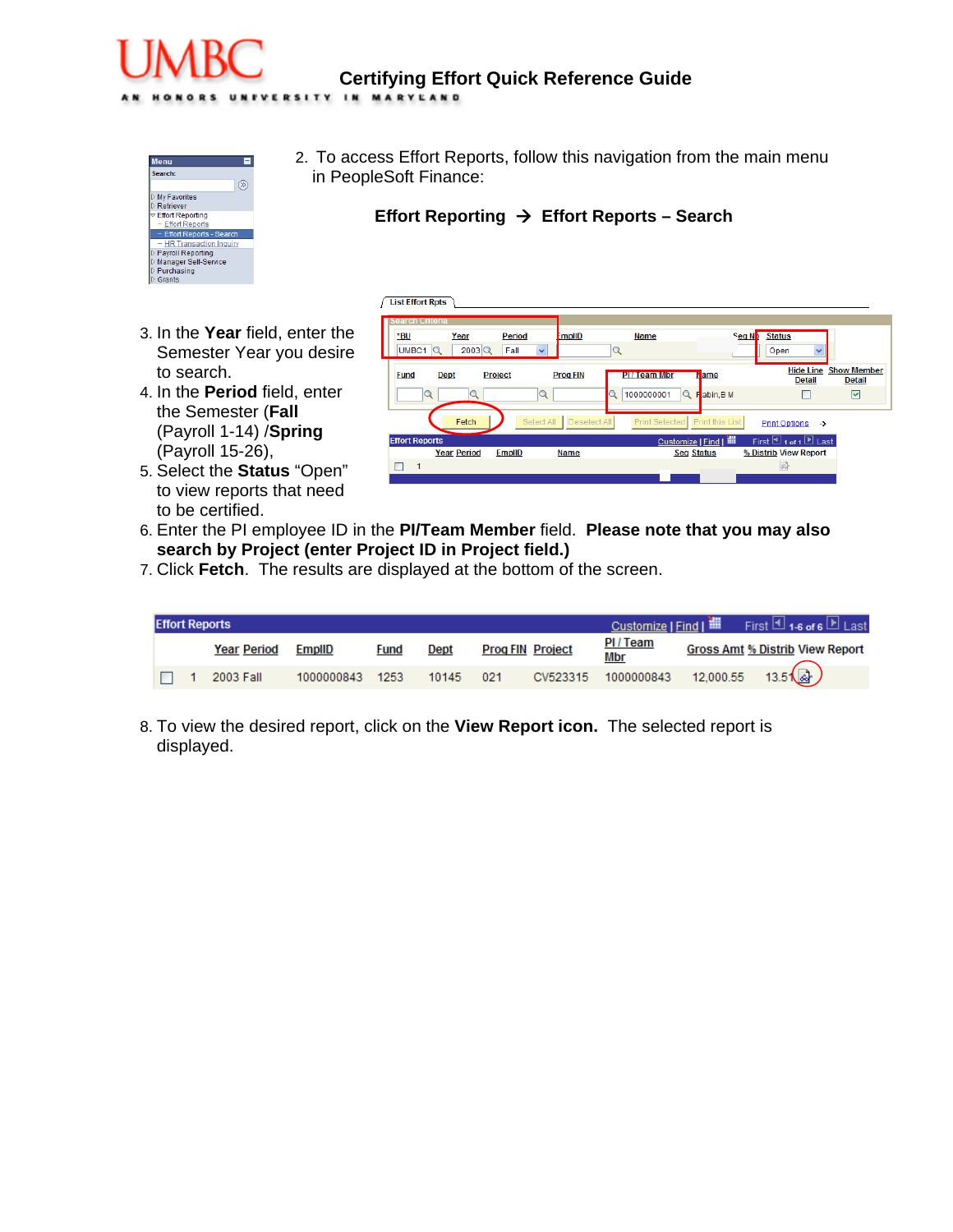

**Certifying Effort Quick Reference Guide** 

| Title:              |                                           | BU: UMBC1 Year: 2011 Period: Spring |                   |                         | Employee: 100000                         |                                                                                    |                     |           | Seq No:<br>Comments          | $1 \vee \triangle$<br>x<br><b>Print Options</b>                             |
|---------------------|-------------------------------------------|-------------------------------------|-------------------|-------------------------|------------------------------------------|------------------------------------------------------------------------------------|---------------------|-----------|------------------------------|-----------------------------------------------------------------------------|
|                     | <b>Sponsored Funding</b>                  |                                     |                   | Gross Salary: 24,753.29 | Status: Open                             |                                                                                    |                     |           |                              |                                                                             |
|                     | <b>Detail Distribution / Effort %</b>     |                                     |                   |                         |                                          |                                                                                    |                     |           |                              | Find   View All   <b>Mart   Milli</b> First <b>M</b> 1-3 of 3 <b>M</b> Last |
| <b>Distribution</b> | Audit Info                                | Project Team                        | $\boxed{=}$       |                         |                                          |                                                                                    |                     |           |                              |                                                                             |
| <b>Fund</b>         | <b>Dept</b>                               |                                     | Prog FIN *Project |                         |                                          | <b>Gross Salary</b>                                                                | Dist %              | Effort %  | Diff %<br><b>Comments</b>    | Certify                                                                     |
| 1253                | 10423                                     | <b>BIOL ACAD</b>                    | 172               | 0000529                 | Program at<br><b>UMBC</b>                | 7,977.33                                                                           | 32.23               | 32.23     | Comments                     | $\checkmark$<br>$+$                                                         |
| 1253                | 10423                                     | <b>BIOL_ACAD</b>                    | 172               | 0000724                 | + 2 + 2 Yr 15                            | 212.72                                                                             | 0.86                | 0.86      | Comments                     | $+$                                                                         |
| 1253                | 10424                                     | CHEMBIO-A                           | 022               | 000041                  | Expand<br>Participation                  | 1,365.00                                                                           | 5.51                | 5.51      | Comments                     | $\overline{\mathsf{v}}$<br>$+$                                              |
|                     | <b>Non-Sponsored Funding</b>              |                                     |                   |                         |                                          |                                                                                    |                     |           |                              |                                                                             |
|                     |                                           |                                     |                   |                         |                                          |                                                                                    |                     |           |                              |                                                                             |
| <b>Fund</b>         | <b>Detail Distribution</b><br><b>Dept</b> |                                     |                   | Prog FIN                | Project                                  | Find   View All   <b>ELL</b>   <b>HELL</b> First <b>ELL</b> 1 of 1 <b>ELL</b> Last | <b>Gross Salary</b> |           | Effort %                     | 61.40                                                                       |
| 1111                | 10013                                     | English                             |                   | 011                     |                                          |                                                                                    |                     | 15,198.24 |                              |                                                                             |
|                     |                                           |                                     |                   |                         | <b>New! Select or Deselect all boxes</b> |                                                                                    |                     |           | $\sqrt{\phantom{a}}$ Certify | Comments<br>Audit Info                                                      |
| otal Effort %       |                                           |                                     |                   |                         |                                          | for Certification                                                                  |                     |           |                              |                                                                             |
|                     | Entered: 100.00                           | <b>To Apply:</b>                    |                   |                         |                                          |                                                                                    |                     |           |                              |                                                                             |

- 9. **Distribute Sponsored Effort.** If the "Dist %" properly reflects the level of effort, enter **Effort Percentage** in the appropriate field. If Effort does not appear to be correct, contact your Business Manager.
- 10. **Distribute Non-Sponsored Effort**. Distribute remaining amount of effort to the Nonsponsored section after all Sponsored rows are complete.

\*\* When properly completed, the "Total Effort %" should show **Entered: 100.00, To Apply: blank**.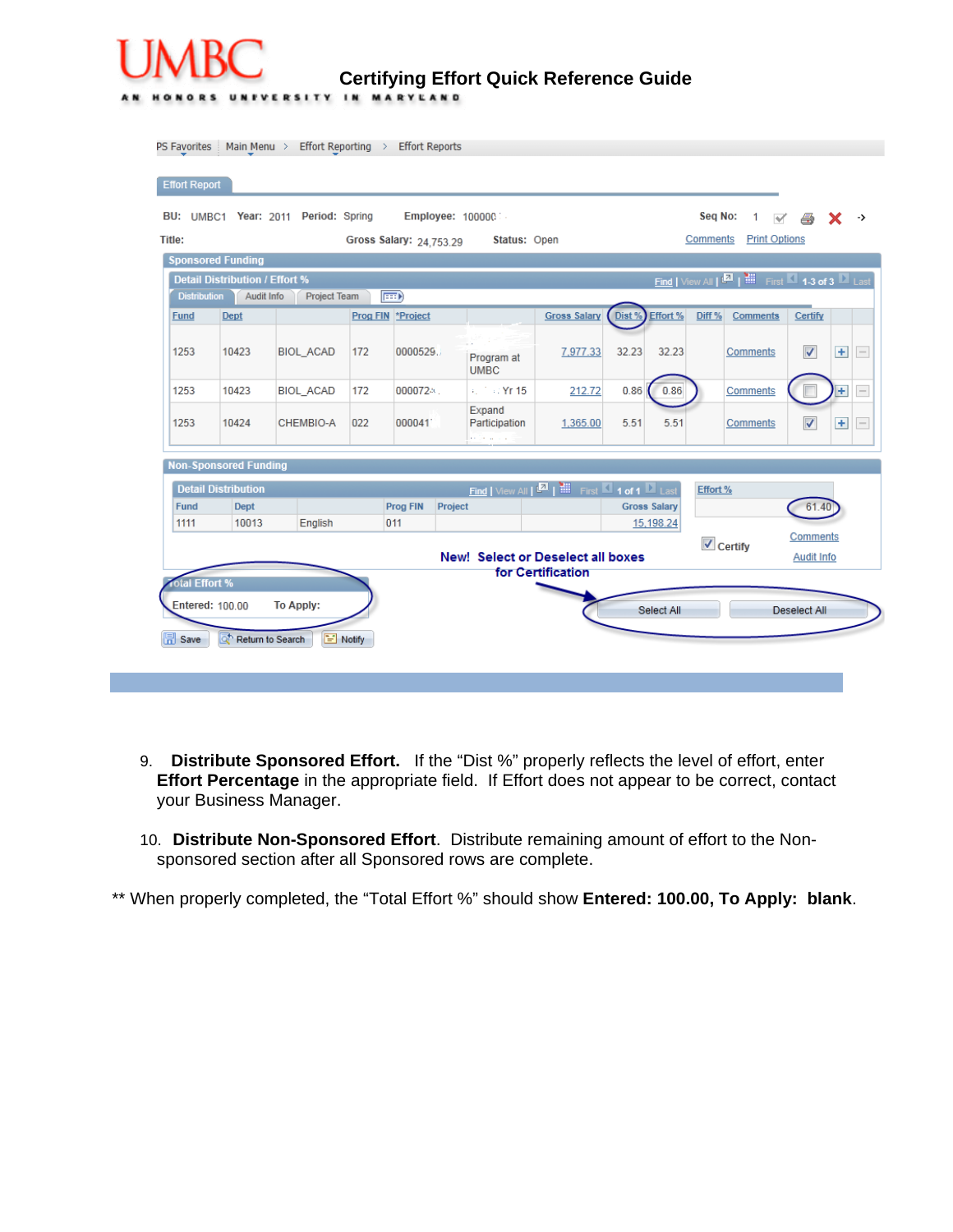

11. **When you are ready to certify the distribution of effort,** click the **Certify checkbox for each individual row** or you may click on "Select All" if all are ready. Click "Save". The **Sponsored Certification screen** will now be displayed. (shown below)



### **Effort Report Certification**

#### Certification Statement for Faculty/Principal Investigators

I certify that this distribution of activity represents a reasonable accounting of the activity (or effort) expended by me (this individual) over the period covered by this survey.

#### **Certification Statement for Non Faculty**

I certify that I have first hand knowledge of the total activity (or effort) expended by this employee as distributed during the period covered by this survey, If the employee is the sole individual with this knowledge of 100% of his/her activity, the employee has certified the activity distribution in the space provided below.

#### Press Certify and Save to accept. Otherwise press Cancel.

| Cancel |
|--------|
|        |

12. **Read** the Certification statements, and click "**Certify and Save"** to save this transaction, otherwise click Cancel. You are returned to the Effort Report screen.

## *NOTE: If you have additional lines to certify, repeat steps 8-11. Once all lines are Certified, Status is changed from "Open" to "Ready to Review".*

#### **Statuses**:

Open = Must be certified Ready for Review = Certified by PI and ready for review by Office of Contract & Grant Accounting.